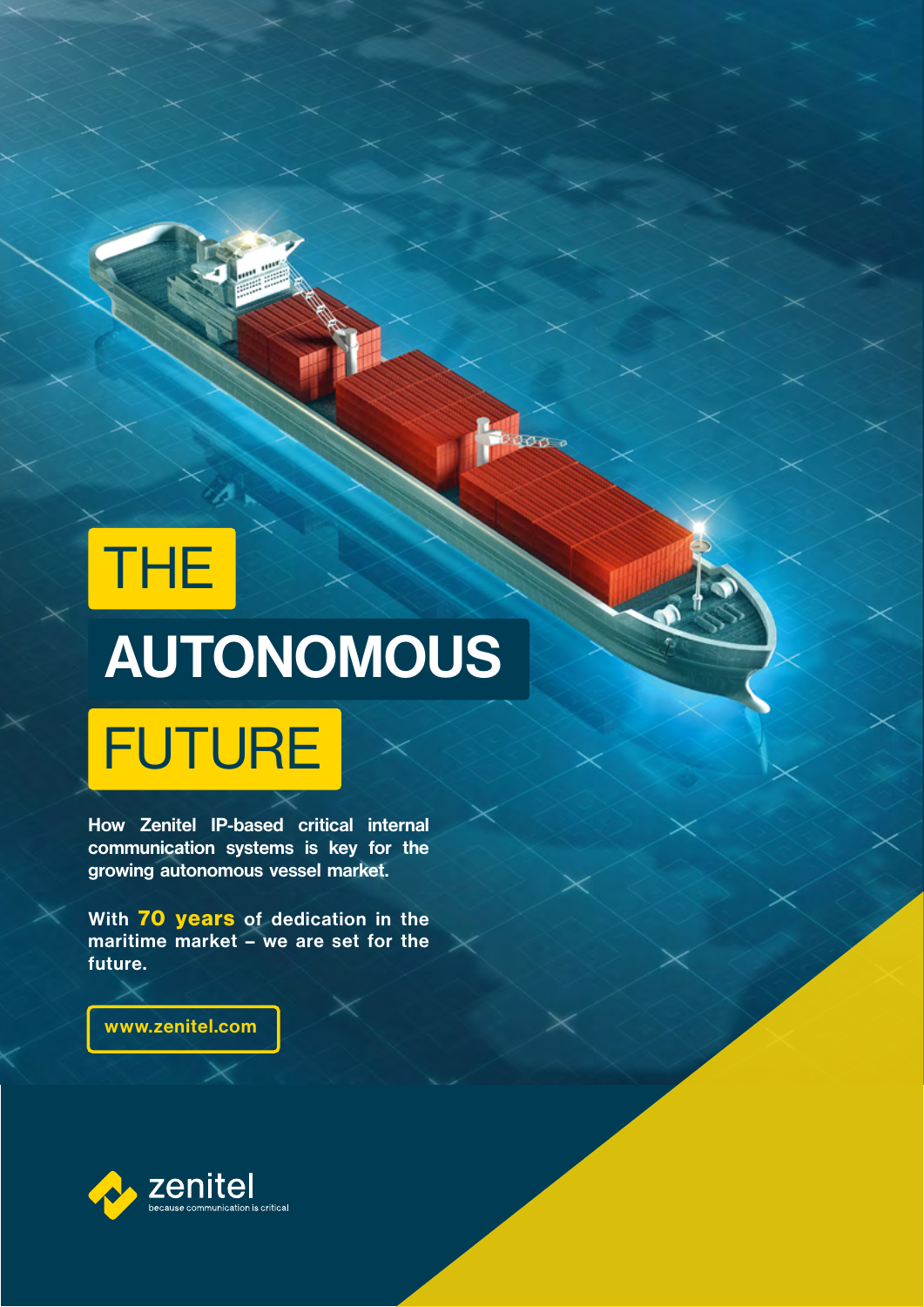Autonomous ships must comply with national and international rules such as the International Convention for the Safety of Life at Sea (SOLAS). Part of the SOLAS regulation requires the need for onboard General Alarm Systems and onboard communication systems for emergency events.

 $\sqrt{1}$ <u> බ</u>

Zenitel Exigo IP-based PAGA-system and its components make the integration and interface easier and more user-friendly. This includes interface with IPbased CCTV system, UHF-radio system, Zenitel's ICX AlphaCom communication system and solutions for establishing a LAN, in combination with 4/5G or VSAT systems. In case of emergency or operational risk, the communication link is kept live to inform the onboard service crew, reducing the risk for crew and cargo while maintenance still can be performed.

From access control on the vessel to information sharing with land-based control centers – Zenitel offers state of the art IP technology for Intercom systems, PAGA systems, CCTV systems, and wireless interfaces such as two-way radio or DECT.<br><u>[IP PAGA](https://www.zenitel.com/product?system=25)</u>

# WHY ZENITEL?

- **•** Zenitel is a total solution provider.
- Zenitel has 70+ years of experience in the maritime industry.
- **•** Zenitel has close cooperation with skilled partners.
- **•** Leading provider of Critical and



Interest in autonomous technology is increasing rapidly, with more than 1000 autonomous vessels already in operation. Enabled by recent developments in sensor technology, maritime IoT, and connectivity applications the first fully commercial projects have started to launch.

Zenitel is a key partner when looking for critical internal communication systems based on IP technology that needs connectivity for operational and security applications.

> Intelligent onboard communication. The state of the state of the state of the munication solutions for your project with a reliable partner! www.zenitel.com

EXIGO IP Public Address System is a flexible, scalable and programmable networked audio system. It is created to meet the requirements of a Public Address and General Alarm system (PA/GA) in the maritime industry, as well as offshore and onshore structures.

### [IP Intercom](https://www.zenitel.com/product?system=230)

Hijacking. Terrorism. Emergencies - Zenitel onboard internal communication system enhances onboard security for autonomous vessels: communication links, cargo control, perimeter control, early warnings, crew safety and navigation aids.

ICX AlphaCom is an integrated audio communication system that employs packet audio technology over the IP network to achieve fast, accurate communications with optimal security. The system enables reliable transmission for a full range of emergency communications, including clear, easily understandable announcements.

### [IP CCTV](https://www.zenitel.com/product?system=914)

Cost-effective, high-quality area monitoring and video surveillance system that enhances the safety and security of the crew and cargo. The installation of this solution by Zenitel will greatly lower the requirements for the network bandwidth, significantly improve the video quality, and efficiently enhance the system's reliability.

### [UHF Repeater System](https://www.zenitel.com/product?system=154)

Zenitel's redundant UHF solution maximizes your efficiency in autonomous vessel operations during critical situations by ensuring safe and secure wireless communication, no matter where coordination is required. Our solution utilizes digital radio technology, providing clear communication even in noisy areas. The use of digital radio technology increases your efficiency of the onboard radio communication system.

### FACING NEW REQUIREMENTS AND WORLD STANDARDS, ASKO SEA DRONES, AND THE YARA BIRKELAND HAVE CHOSEN ZENITEL SOLUTIONS:



## Why is an onboard internal communication system important for autonomous vessels?

surface maritime autonomous ships operated by more than 53 companies worldwide, and growing.